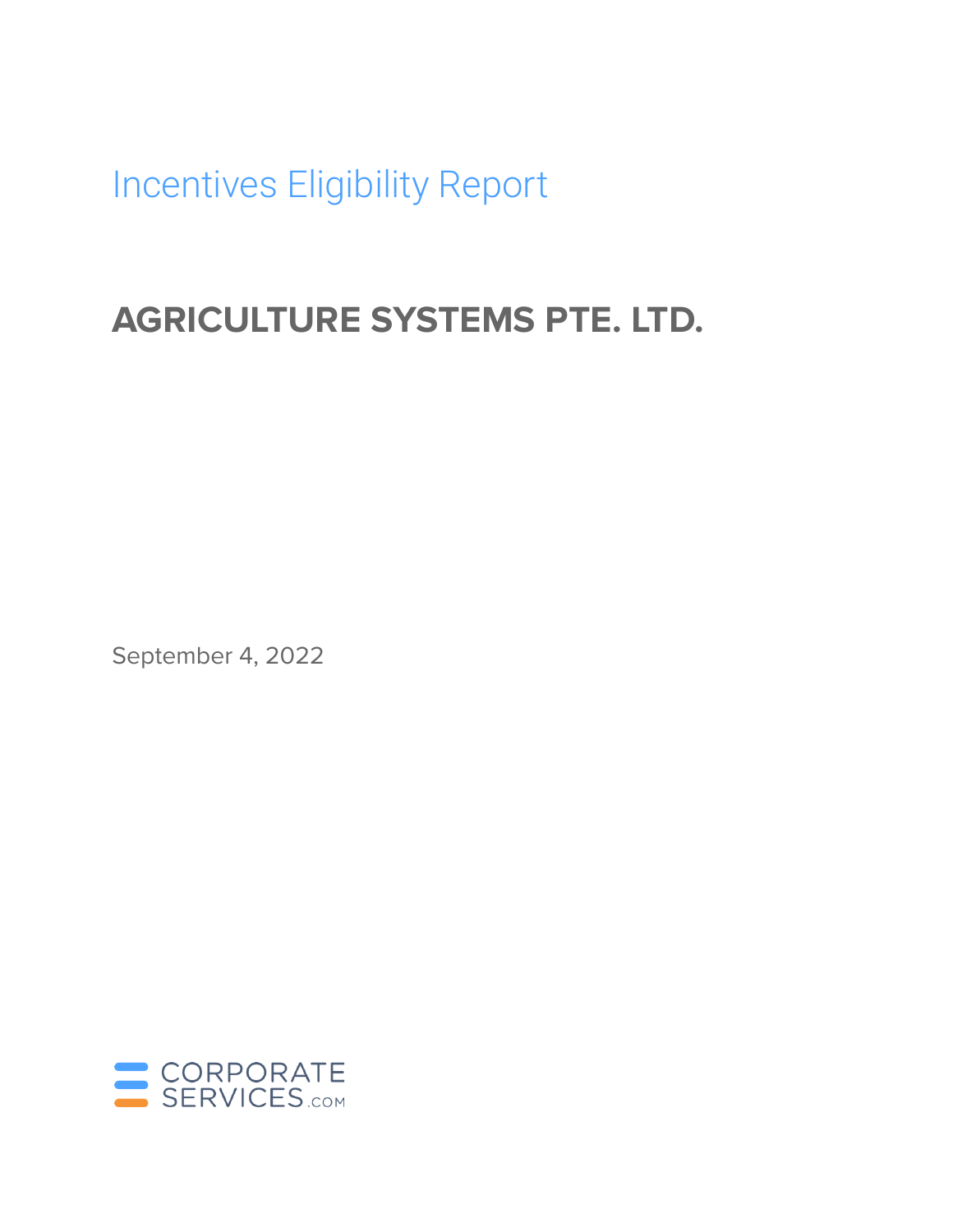

| <b>Introduction</b>                            | $\overline{\mathbf{2}}$ |
|------------------------------------------------|-------------------------|
| <b>Your Company Profile</b>                    | $\overline{2}$          |
| <b>Startup SG Tech</b>                         | 4                       |
| Overview                                       | 4                       |
| <b>Key Facts</b>                               | $\overline{4}$          |
| Who Runs the Program?                          | 5                       |
| <b>Program Benefits</b>                        | 5                       |
| <b>Eligibility Criteria</b>                    | 5                       |
| <b>Assessment and Recommendation</b>           | 6                       |
| <b>Application Procedure</b>                   | 6                       |
| <b>Healthier Ingredient Development Scheme</b> | 6                       |
| Overview                                       | 6                       |
| <b>Key Facts</b>                               | 6                       |
| Who Runs the Program?                          | $\overline{7}$          |
| <b>Program Benefits</b>                        | $\overline{7}$          |
| <b>Eligibility Criteria</b>                    | 8                       |
| <b>Assessment and Recommendation</b>           | 10                      |
| <b>Application Procedure</b>                   | 11                      |
| <b>Agri-food Cluster Transformation Fund</b>   | 11                      |
| Overview                                       | 11                      |
| <b>Key Facts</b>                               | 11                      |
| Who Runs the Program?                          | 12                      |
| <b>Program Benefits</b>                        | 12                      |
| <b>Eligibility Criteria</b>                    | 12                      |
| <b>Assessment and Recommendation</b>           | 13                      |
| <b>Application Procedure</b>                   | 13                      |
| <b>Conclusion</b>                              | 14                      |
| <b>Next Steps</b>                              | 14                      |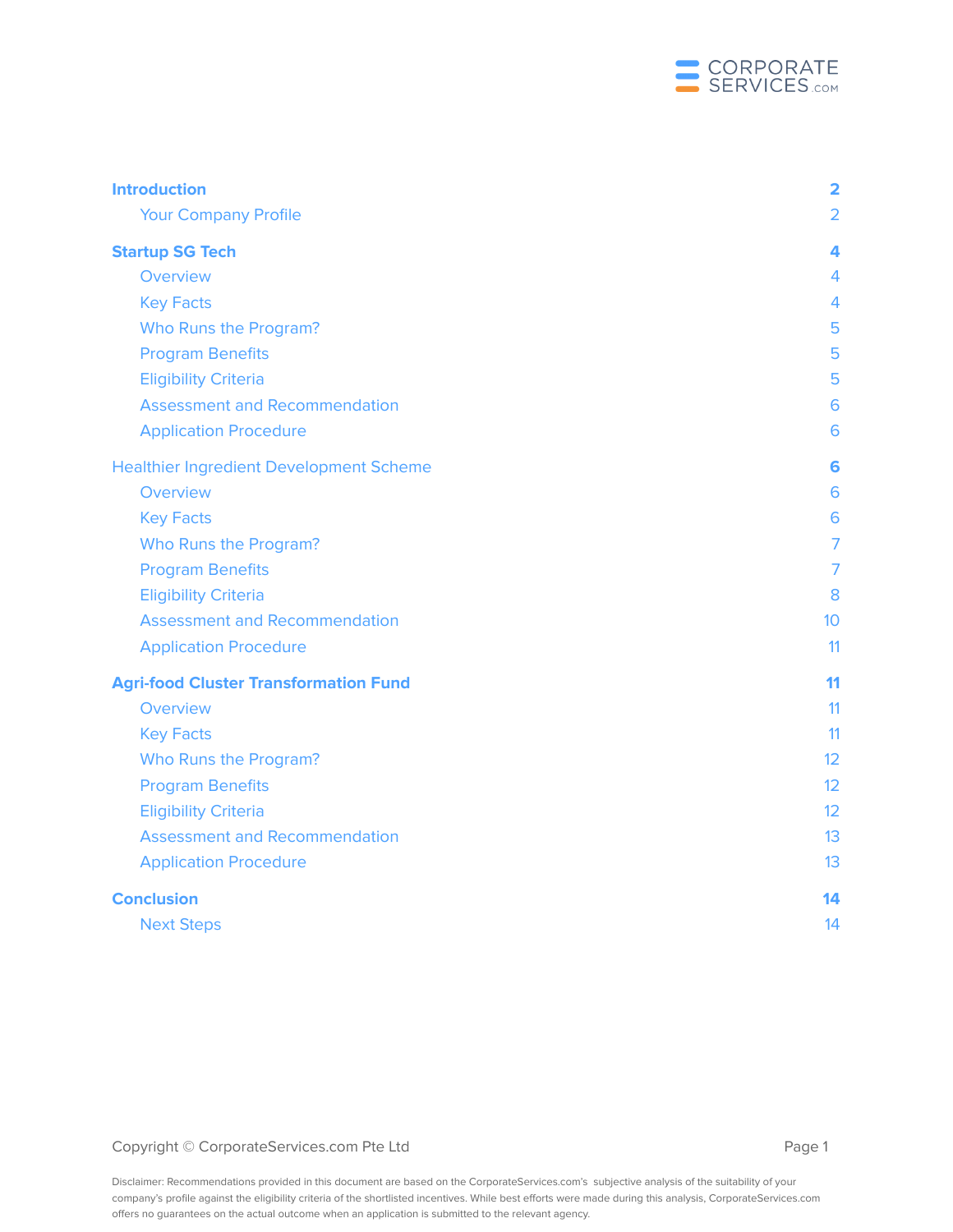

## <span id="page-2-0"></span>**Introduction**

AGRICULTURE SYSTEMS PTE. LTD ("Company") is a Singapore-registered company that wishes to explore eligibility for various incentive schemes offered by the government of Singapore and other Singapore-based agencies ("Incentives"). Andrew Pressler, an executive of the Company, used CorporateServices.com's MatchMe™ tool to make a preliminary assessment of the Incentives for which the Company may qualify. MatchMe™ identified the following Incentives as potential matches:

- 1. Startup SG Tech
- 2. Enterprise Development Grant (EDG)
- 3. Startup SG Founder
- 4. Healthier Dining Grant
- 5. Healthier Ingredient Development Scheme
- 6. Agri-food Cluster Transformation Fund (Innovation & Test-bedding Component)

Mr. Pressler shortlisted three programs from the above list and engaged the services of CorporateServices.com for a more detailed evaluation. This report is the deliverable for that evaluation. It provides an assessment of the Company's suitability for each of the shortlisted programs, namely:

- 1. Startup SG Tech
- 2. Healthier Ingredient Development Scheme
- 3. Agri-food Cluster Transformation Fund

Following the evaluation sections, the report provides a summary and a set of recommended next steps in the Conclusion section.

Please note that this report and its conclusions are based on the information that Mr. Pressler provided; if any of the information is not accurate or has since changed then it may impact the results and recommendations of this report.

### <span id="page-2-1"></span>**Your Company Profile**

Based on the information you have provided, here is the overall profile of your company that we have used to make our recommendations:

1. Your company AGRICULTURE SYSTEMS PTE. LTD. was registered 4 years ago, and you are in the agriculture business during this period;

Copyright © CorporateServices.com Pte Ltd **Page 2** 2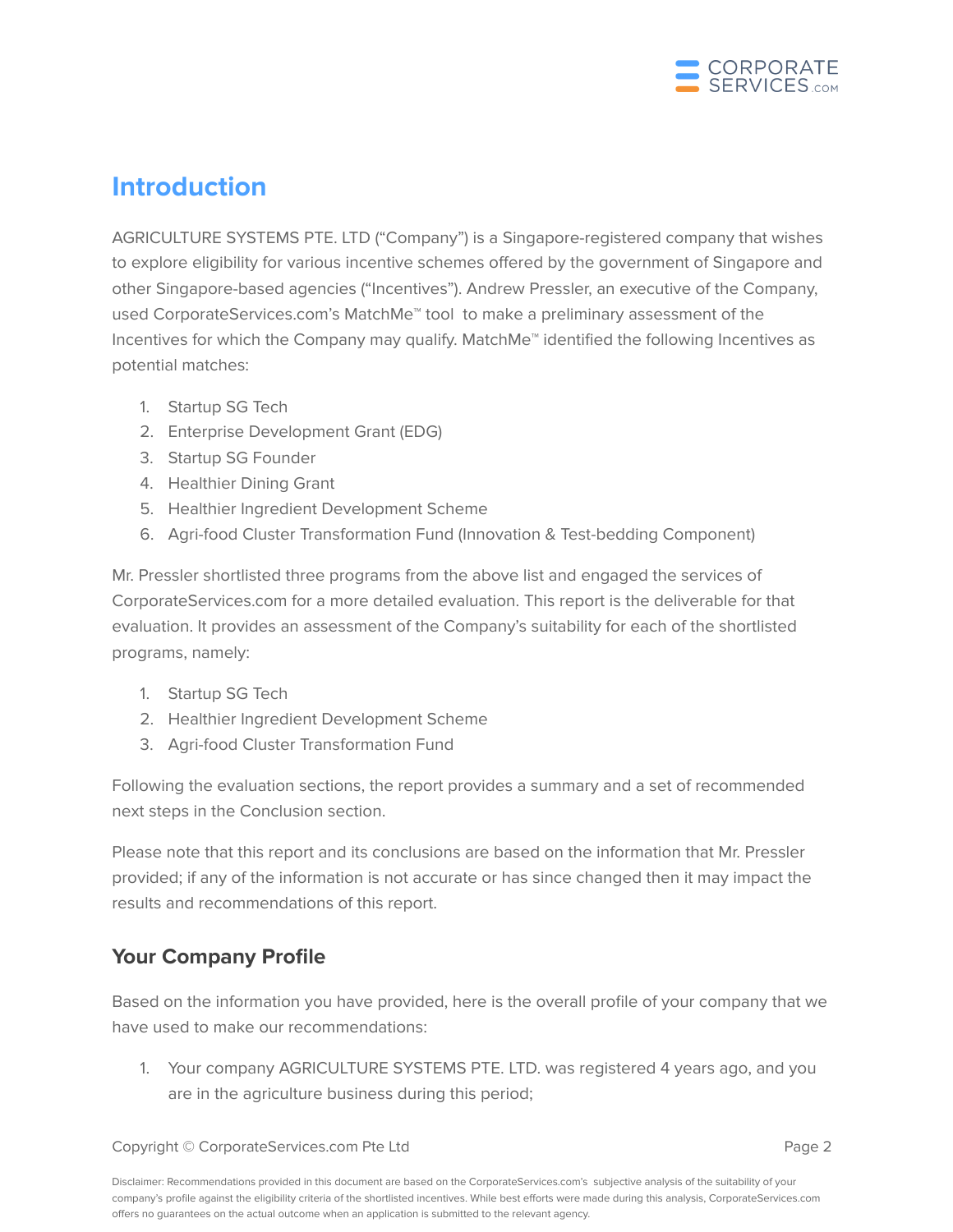

- 2. It has 30% or more local shareholdings;
- 3. Its group annual sales turnover is not more than S\$100 million or group employment size is not more than 200 employees;
- 4. Its core activities are carried out in Singapore;
- 5. It is developing a proprietary technology solution called "Agritech Automation";
- 6. Your solution is an innovative farming technology that directly improves farms' productivity by helping farmers authomate many processes when growing cereals;
- 7. You already have a technically viable concept, and you wish to carry out further development of a working prototype, to validate the commercial merit of an established concept;
- 8. Your project has not commenced as of now;
- 9. Your solution demonstrates how the technology is applied;
- 10. Your solution has a breakthrough level of innovation;
- 11. Your solution leads to the creation of proprietary know-how;
- 12. Your solution is commercially viable;
- 13. Your manufacturing facilities are physically present in Singapore;
- 14. You Intend to manufacture healthier products, namely unpolished rice, mixed rice, wholegrains, and wholemeal flour within Singapore;
- 15. You Intend to supply the mentioned products directly to retail outlets in Singapore;
- 16. Your company has secured a farm site for the implementation of your farming system;
- 17. Your farm has obtained SFA's approval for the proposed farming activity;
- 18. Your products meet the requirements of the [Healthier](http://www.hpb.gov.sg/food-beverage/healthier-choice-symbol) Choice Symbol Nutrition [Guidelines](http://www.hpb.gov.sg/food-beverage/healthier-choice-symbol);
- 19. Your products are not certified with the Healthier Choice Symbol;
- 20. Your company is free of unauthorized or illegal activities for the past 1 year;
- 21. Your company has no on-going approved projects co-funded by the SFA;

Copyright © CorporateServices.com Pte Ltd **Page 3** and Page 3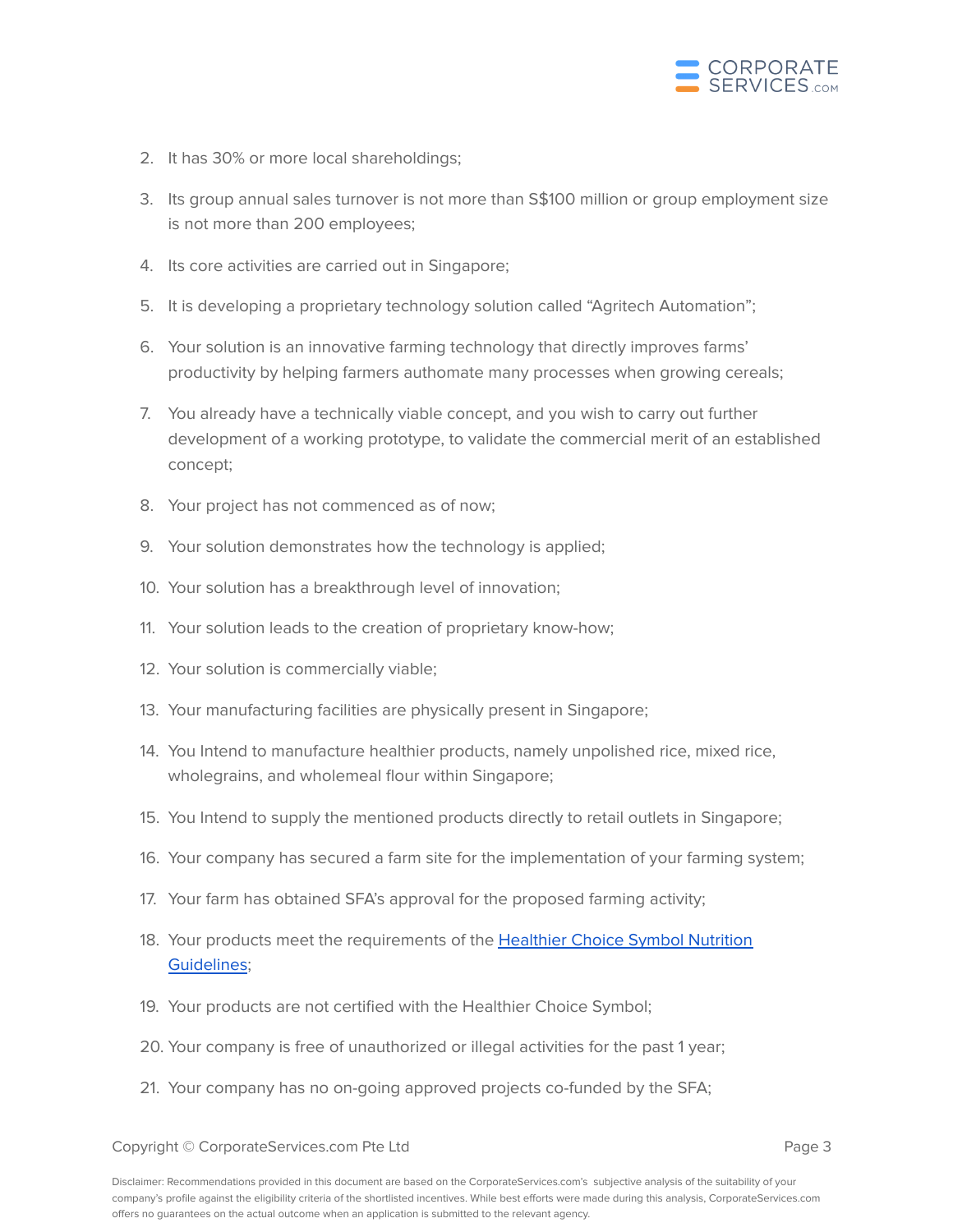

22. Your company and its related companies have not been awarded under the Agri-food Cluster Transformation Fund (Innovation & Test-bedding component) earlier.

Based on the above information, we have rated the probability of a successful application for each of the shortlisted Incentive programs as LOW, MEDIUM, or HIGH. These ratings should be interpreted as follows:

- 1. LOW: It is unlikely that your application will be successful. A detailed analysis of your company's profile shows that the company fails to satisfy one or more of the eligibility criteria for the given Incentive.,
- 2. MEDIUM: It is possible that your application may be successful but there are shortcomings in your profile that reduce your chances of success. The likelihood of success will depend upon how your profile is presented in the application and how the government authorities interpret it; the approval authority may have certain discretion over the application approval process.
- 3. HIGH: There is a very good chance that your application will be successful if it is presented accurately. Your company appears to satisfy the eligibility criteria for the given Incentive program.

# <span id="page-4-0"></span>**Startup SG Tech**

### <span id="page-4-1"></span>**Overview**

The Startup SG Tech grant supports the development of proprietary technology solutions, and catalyzes the growth of startups based on technology and a scalable business model. Through the grant, companies may receive early-stage funding for the commercialisation of proprietary technology. The program includes share subscription rights of 50% of the awarded grant amount to Enterprise Singapore.

### <span id="page-4-2"></span>**Key Facts**

- 1. The total award amount available under this incentive per company is S\$750,000.
- 2. The incentive is awarded based on a three-stage application process.
- 3. The key requirements for this program are

Copyright © CorporateServices.com Pte Ltd **Page 4** and Page 4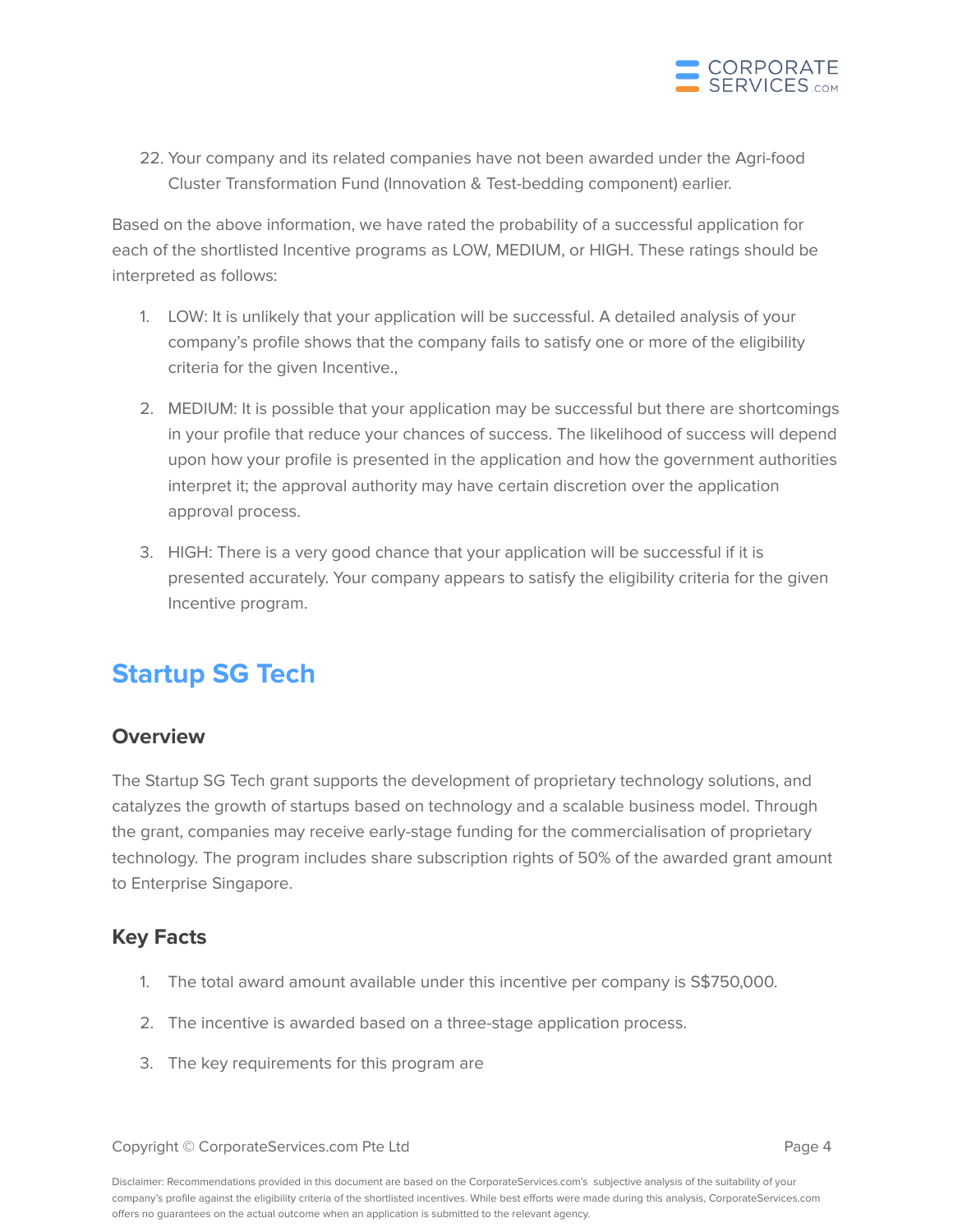

- a. Startup no older than 5 years
- b. 30% or more local shareholding
- c. Less than 200 employees
- d. Less than S\$100M revenue

### <span id="page-5-0"></span>**Who Runs the Program?**

<span id="page-5-1"></span>Enterprise Singapore

### **Program Benefits**

Eligible applicants will receive the funding support capped at S\$250,000 for Proof-Of-Concept and at S\$500,000 for Proof-Of-Value projects.

### <span id="page-5-2"></span>**Eligibility Criteria**

#### **Your company must meet the following criteria:**

- Be registered for less than 5 years at time of grant application;
- Have at least 30% local shareholdings;
- Company's group annual sales turnover is not more than S\$100 million or group employment size is not more than 200;
- Core activities to be carried out in Singapore.

#### **Your solution must:**

- Clearly demonstrate how science or technology is applied;
- Be of a breakthrough level of innovation;
- Lead to or build on proprietary know-how or IP;
- Be commercially viable.

#### **Qualifying Projects**

#### Copyright © CorporateServices.com Pte Ltd **Page 5** and Page 5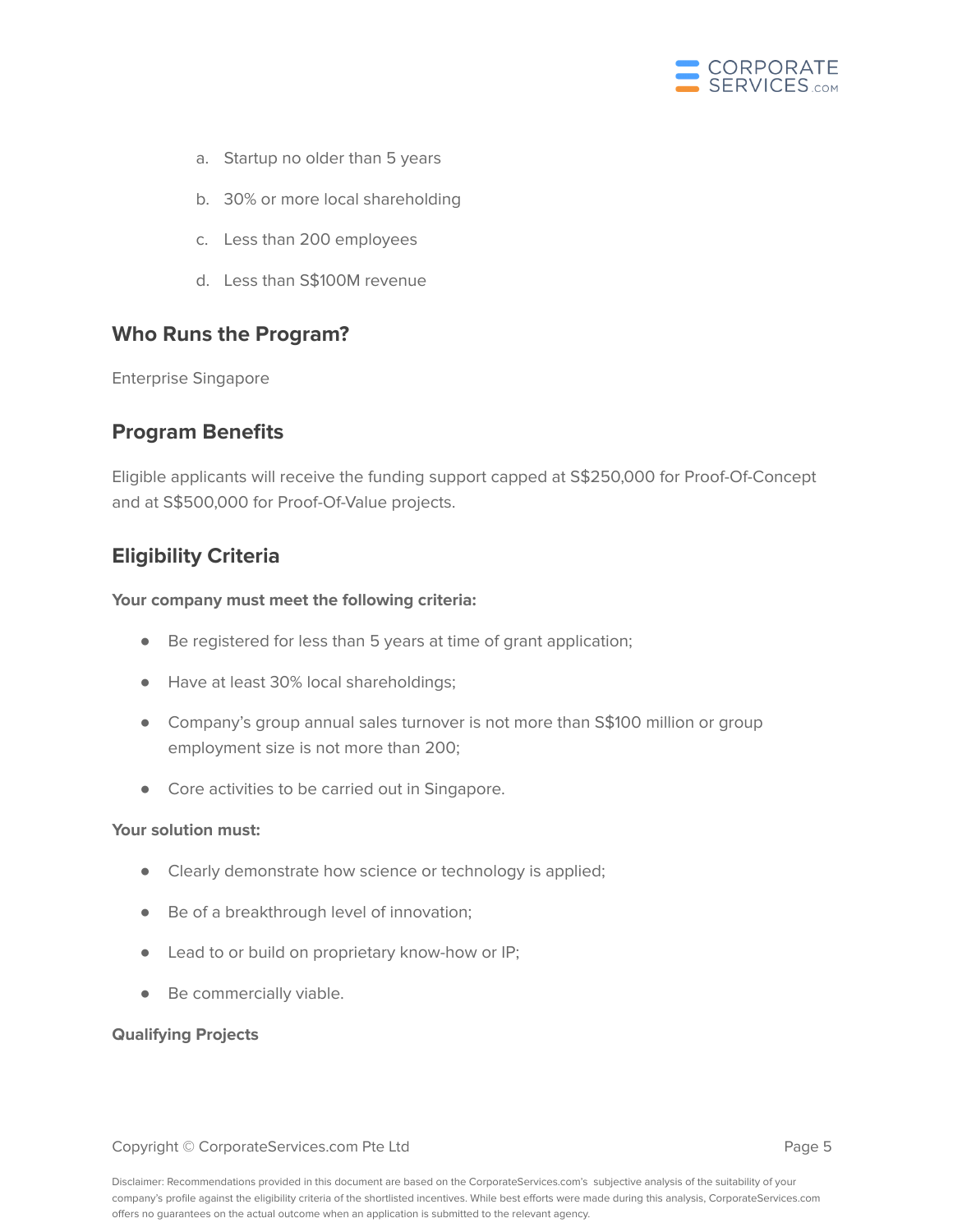

- **Proof-Of-Concept (POC) Project**. Your solution is at the conceptualisation stage, and the technical or scientific viability still needs to be proven. You should clearly explain the innovative science or technology concept behind the solution.
- **Proof-Of-Value (POV) Project**. You already have a technically or scientifically viable concept, and you wish to carry out further development of a working prototype, to validate the commercial merit of an established concept. You need to show the technology concept you are building on, and the commercial merit to be validated. You will also be required to demonstrate proof-of-interest from a potential customer or 3rd party investor, and the necessary business competencies to execute the project.

<span id="page-6-0"></span>Project should not have commenced at the time of application.

### **Our Assessment and Rating**

Based on our analysis, your company's chances for a successful application for this program are **HIGH**. Your company appears to meet all eligibility requirements for the Incentive.

### <span id="page-6-1"></span>**Application Procedure**

The procedure involves a three-stage application. In the first stage, a summary of the project is submitted to Enterprise Singapore. If after the initial review the project is found to be eligible, a more detailed application has to be submitted in the second stage. Shortlisted applicants from the second stage are invited to present their proposals to a final evaluation panel comprising industry experts. The decision of the evaluation panel is final. For projects that pass all three stages, it takes approximately three months from the date of submission of the second Stage proposal to issuance of a letter of offer for the Startup SG Tech grant.

# <span id="page-6-2"></span>**Healthier Ingredient Development Scheme**

### <span id="page-6-3"></span>**Overview**

Healthier Ingredient Development Scheme (HIDS) supports food manufacturers that develop and innovate a wider variety of healthier ingredients and products suited to local tastes. The HIDS covers both oil and grain staples, mainly rice and noodles, as well as sugar-sweetened beverages, sauces, desserts, wholegrain products, sweet spreads and table salt.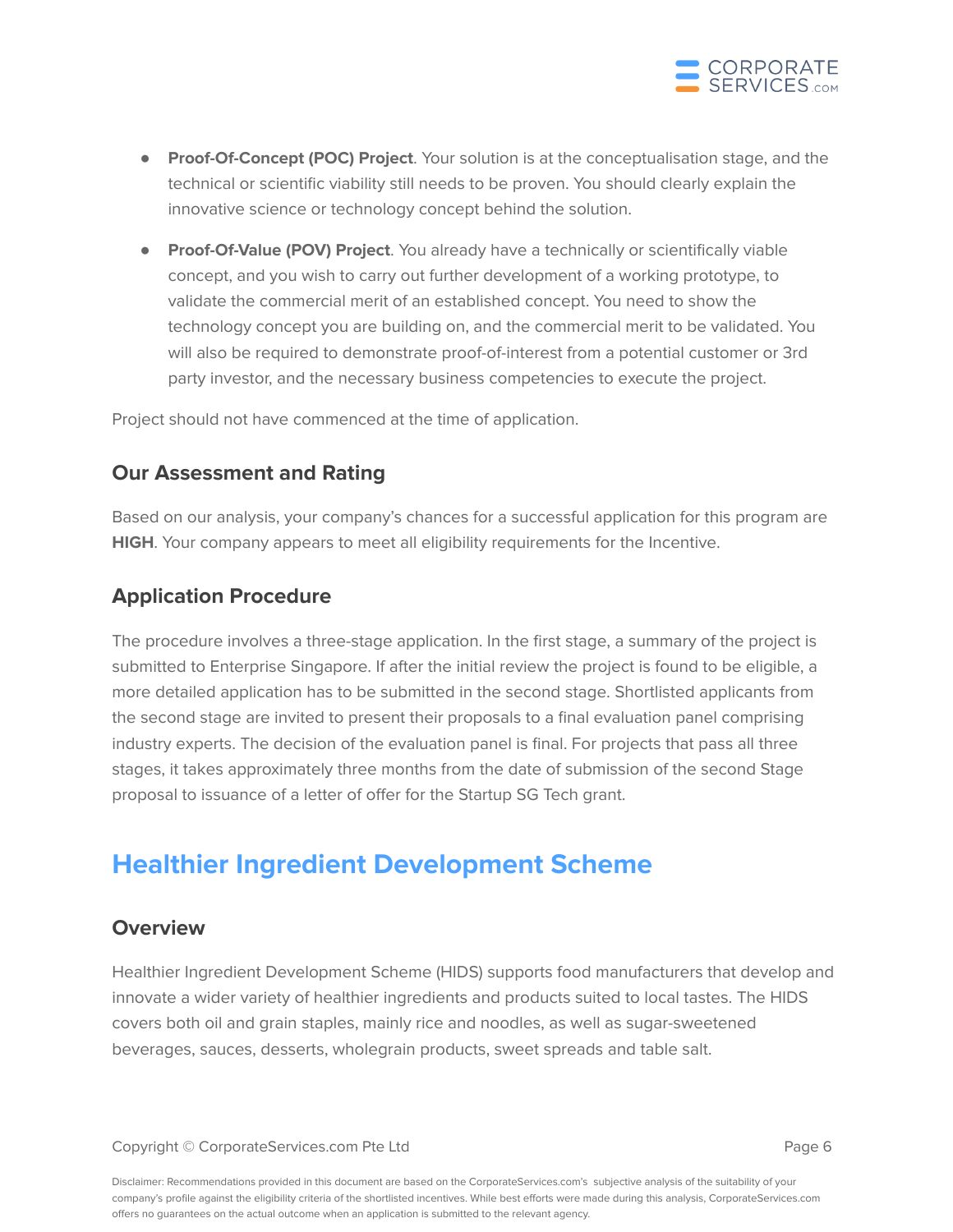

### <span id="page-7-0"></span>**Key Facts**

- 1. The total award amount available under this incentive per company is up to S\$200,000 that covers up to 80% of the qualifying costs.
- 2. The incentive is awarded based on a four-stage application process.
- 3. The key requirements for this program are:
	- a. Company registered in Singapore
	- b. Be in business for at least 3 years
	- c. Intend to import, supply, or manufacture healthier products
- 4. The application procedure usually takes 3 months.

### <span id="page-7-1"></span>**Who Runs the Program?**

<span id="page-7-2"></span>Health Promotion Board (HPB)

### **Program Benefits**

HIDS will fund up to 80% of total qualifying project expenses capped at S\$200,000.

|                                                  | <b>Qualifying Project Expenses</b><br><b>(Supportable Activities)</b>                                                                                                                                              |                                     | <b>Non-Supportable Activities</b>                                                                                                                                                                     |
|--------------------------------------------------|--------------------------------------------------------------------------------------------------------------------------------------------------------------------------------------------------------------------|-------------------------------------|-------------------------------------------------------------------------------------------------------------------------------------------------------------------------------------------------------|
| $\bullet$<br>$\bullet$<br>$\bullet$<br>$\bullet$ | Cost of raw ingredients for R&D (e.g. whole<br>grain flour, functional sugar)<br>R&D manpower costs (e.g. salary)<br>Engaging external consultants to assist with<br>R&D<br>Packaging design (e.g. artwork, extend | $\bullet$<br>$\bullet$<br>$\bullet$ | Production costs (e.g. actual mass<br>production)<br>Machinery (e.g. production machine,<br>packing machine)<br>Non-related lab tests and certification<br>(e.g. GMO, pesticide free, sustainability) |
|                                                  | shelf-life)<br>Taste tests (e.g. sensory)                                                                                                                                                                          | $\bullet$                           | Late payment charges                                                                                                                                                                                  |
| $\bullet$                                        | Lab tests and certification (e.g. low GI tests,<br>NIP tests)                                                                                                                                                      |                                     |                                                                                                                                                                                                       |

#### Copyright © CorporateServices.com Pte Ltd **Page 7** and Page 7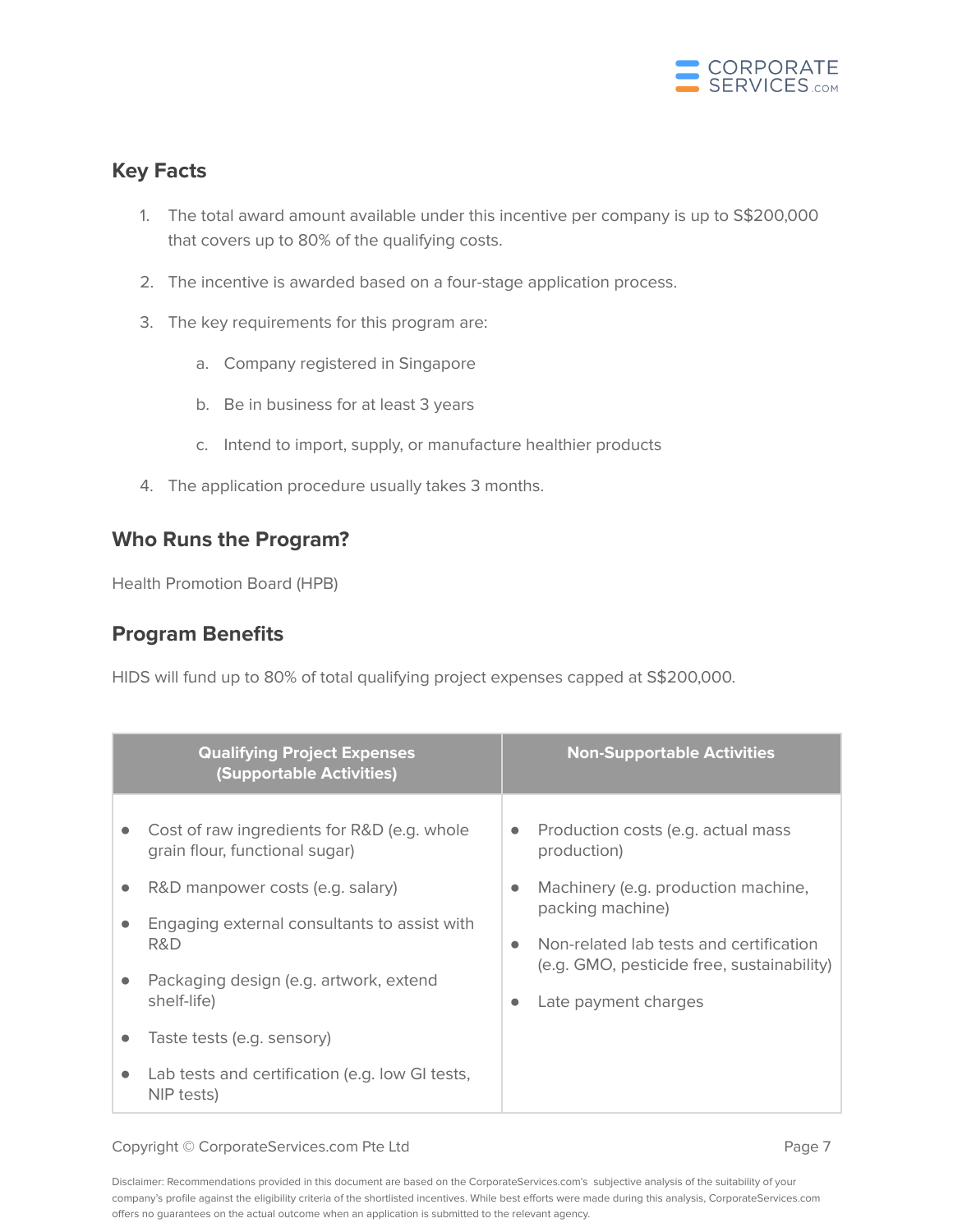

|           | <b>Qualifying Project Expenses</b><br><b>(Supportable Activities)</b>    | <b>Non-Supportable Activities</b> |
|-----------|--------------------------------------------------------------------------|-----------------------------------|
| $\bullet$ | Special equipment for R&D (e.g. food texture<br>tester)                  |                                   |
| $\bullet$ | Trial production run (e.g. small batch for<br>sampling, quality control) |                                   |

### <span id="page-8-0"></span>**Eligibility Criteria**

HPB supports companies that conduct innovations and developments of healthier ingredients or products to be sold in Singapore, i.e. developing healthier cooking oil blends with better frying durability, developing noodles with higher wholegrain percentage, re-formulating lower-sugar beverages using functional sugars, etc.

Your company should meet the following criteria:

- Be registered and physically present in Singapore;
- Be in business for at least 3 years;
- Intend to import healthier ingredients or products into the Singapore market, or intend to manufacture them within Singapore;
- Intend to supply healthier ingredients or products directly or indirectly to qualifying F&B or retail outlets in Singapore;
- Developed products must meet the requirements of the [Healthier](http://www.hpb.gov.sg/food-beverage/healthier-choice-symbol) Choice Symbol Nutrition [Guidelines](http://www.hpb.gov.sg/food-beverage/healthier-choice-symbol) and be certified with the Healthier Choice Symbol.

HIDS supports the following categories of products:

- 1. Fats and Oils
	- a. Edible oil (Food Service)
- 2. Cereals
	- a. Rice (Unpolished)
	- b. Mixed rice
	- c. Wholegrains

Copyright © CorporateServices.com Pte Ltd **Page 8** and Page 8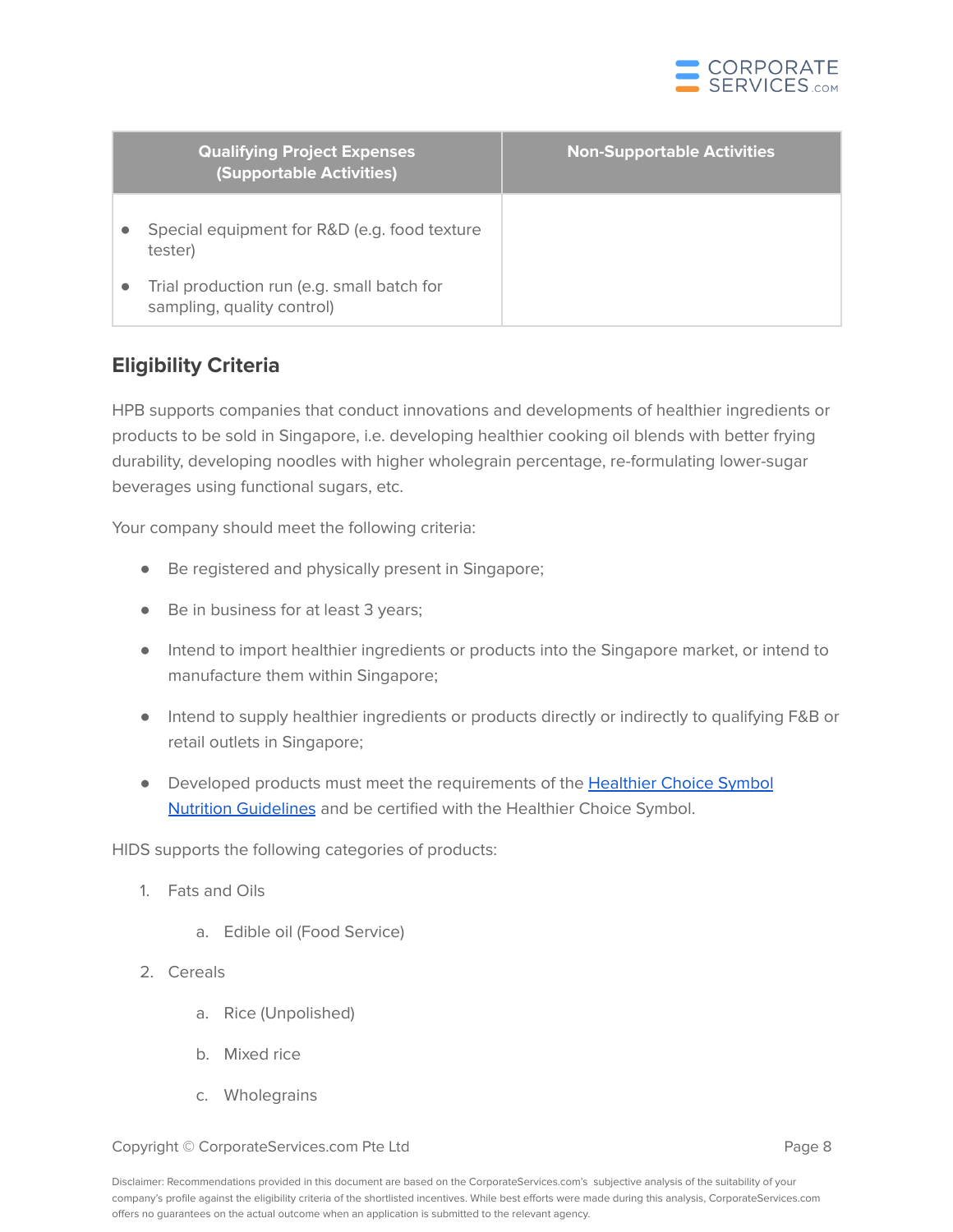

- d. Flour (Wholemeal, Self-raising)
- e. Oriental noodles (Dry)
- f. Oriental noodles (Fresh)
- g. Instant noodles
- h. Pasta
- i. Bread (Loaf)
- j. Flat breads (Pita, Wraps)
- k. Buns, Rolls
- l. Steam buns (Pau, Mantou)

#### 3. Beverages

- a. Malted or chocolate drink
- b. 3-in-1 or 2-in-1 coffee/tea beverages
- c. Sweetened drinks

#### 4. Sauces

- a. Asian sweet sauce
- b. Dark soy sauce
- c. Soy sauce (Others) and Marinades
- d. Sweetened syrups
- e. Tomato/chili sauces
- f. Asian recipe mixes
- g. Asian savory sauce
- h. Light soy sauce
- i. Oyster/Vegetarian Oyster/Abalone sauce
- j. Other sauces (Western)

#### Copyright © CorporateServices.com Pte Ltd **Page 9** and Page 9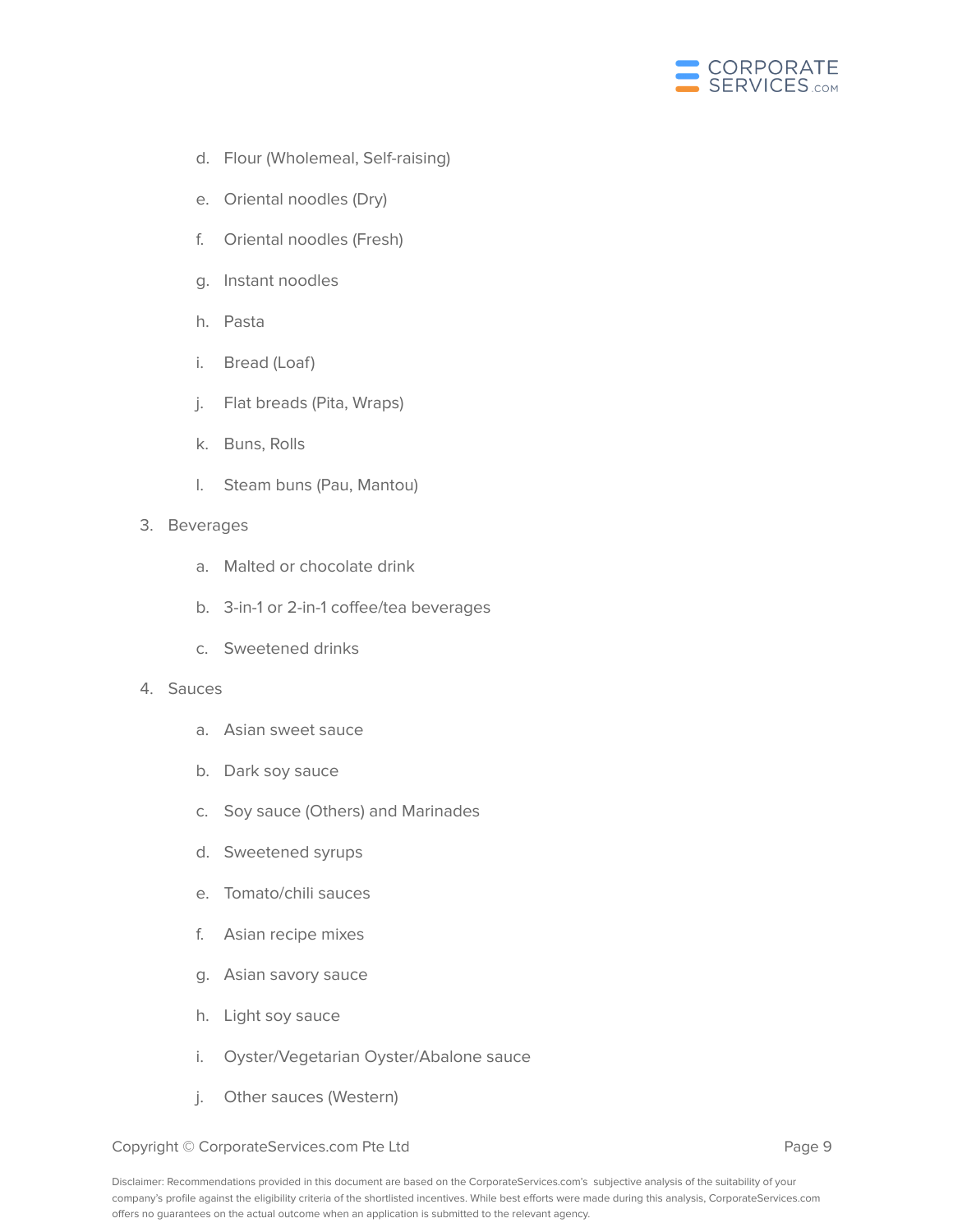

- k. Pasta sauce
- l. Soup and broth
- 5. Desserts
	- a. Local and seasonal cakes
	- b. Ice cream (includes sorbet)
	- c. Frozen yogurt
	- d. Local clear soup desserts
	- e. Soup/Paste desserts (with dairy/cream)
	- f. Ice shaving desserts
	- g. Jellies
	- h. Pudding
	- i. Western cakes/ Muffins
- 6. Convenience Meals
	- a. Main meals (Wholegrains)
	- b. Small meals (Wholegrains)
	- c. Other convenience meals (Wholegrains)
- 7. Sweet Spreads
	- a. Egg jam (Kaya)
	- b. Nuts and seed butters (e.g. Peanut butter)
	- c. Chocolate spreads
	- d. Fruit Spreads
- 8. Table Salt

#### Copyright © CorporateServices.com Pte Ltd **Page 10** Page 10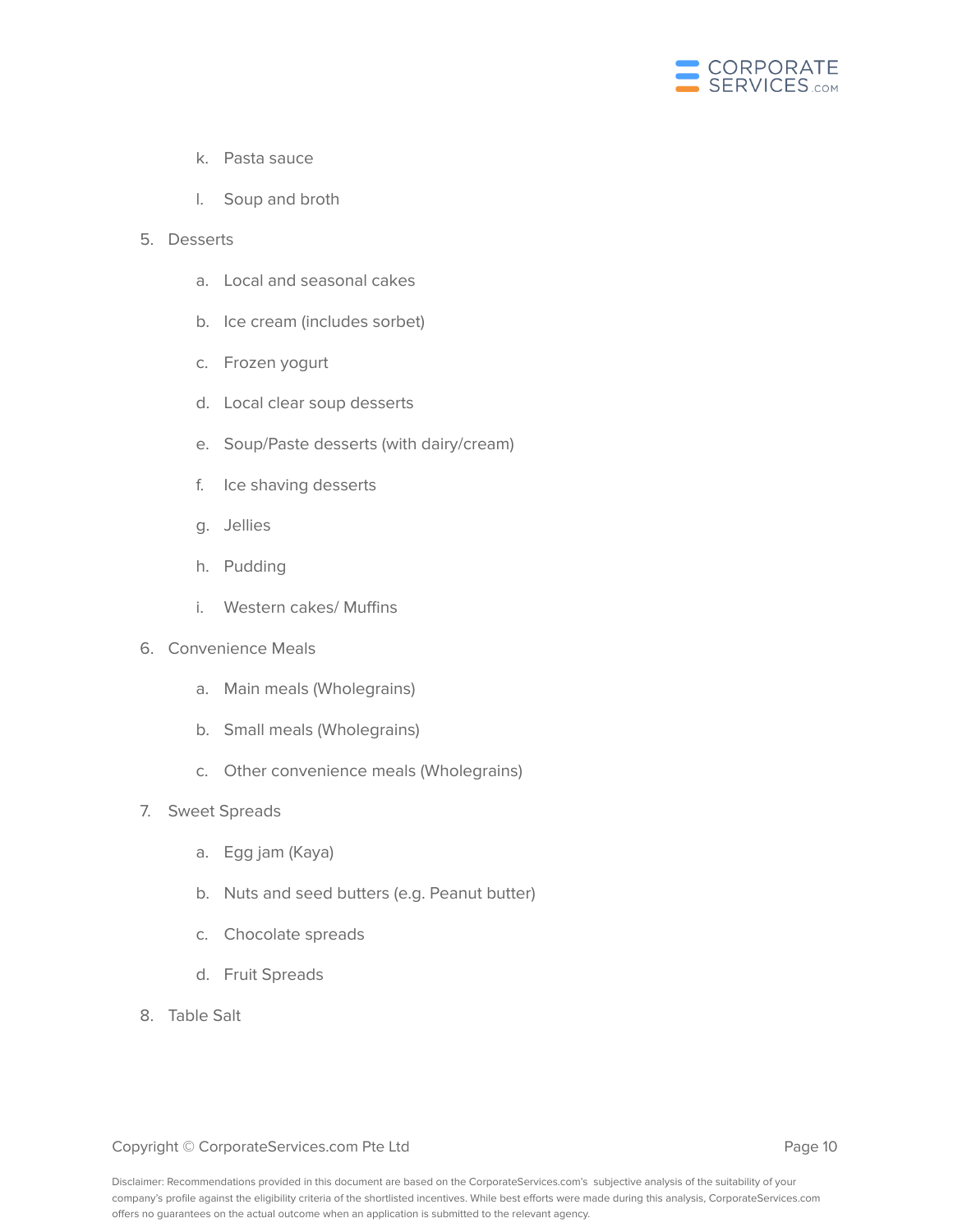

### **Our Assessment and Rating**

Based on our analysis, your company's chances for a successful application for this program are **MEDIUM**.

To increase your chances we recommend you to apply to the [Healthier](https://healthier-choice.hpb.gov.sg/default/onboarding/home) Choice Symbol and certify your products. Once you do that, your company will meet all the program criteria and will have HIGH chances to receive the award. When applying for HIDS, in your application form you should highlight your innovative technology concept and the fact that you manufacture healthier cereals that meet all the requirements of the Healthier Choice Symbol Nutrition Guidelines.

### <span id="page-11-0"></span>**Application Procedure**

The procedure involves three-stage application. In the first stage, before the launch of the project (roughly 2.5 months before), you should submit a Draft Application to the HPB. In the second stage, Application Negotiation, you will speak to the HPB Officer to discuss and improve the proposal. In the third stage, you will submit a Final Application (1.5 months before). If your project is found to be eligible, you will receive a Grant Award Letter, sign it, and can start the project.

# <span id="page-11-1"></span>**Agri-food Cluster Transformation Fund**

### <span id="page-11-2"></span>**Overview**

Agri-food Cluster Transformation (ACT) Fund (Innovation & Test-bedding (I&T) Component) supports agricultural companies that fall under the Innovation or Test-bedding criteria.

Under the Innovation component applicants should embark on Proof-of-Value projects or develop innovative farming technologies or systems that directly improve farms' productivity, sustainability, and circularity of resource use, within an implementation window of up to two years.

Under Test-bedding component applicants should pilot or adapt farming technologies or systems that may have worked in other countries but have yet to be proven in Singapore's context, environmental or weather conditions, to increase farm's productivity in a resource-efficient manner with minimal pollution and waste.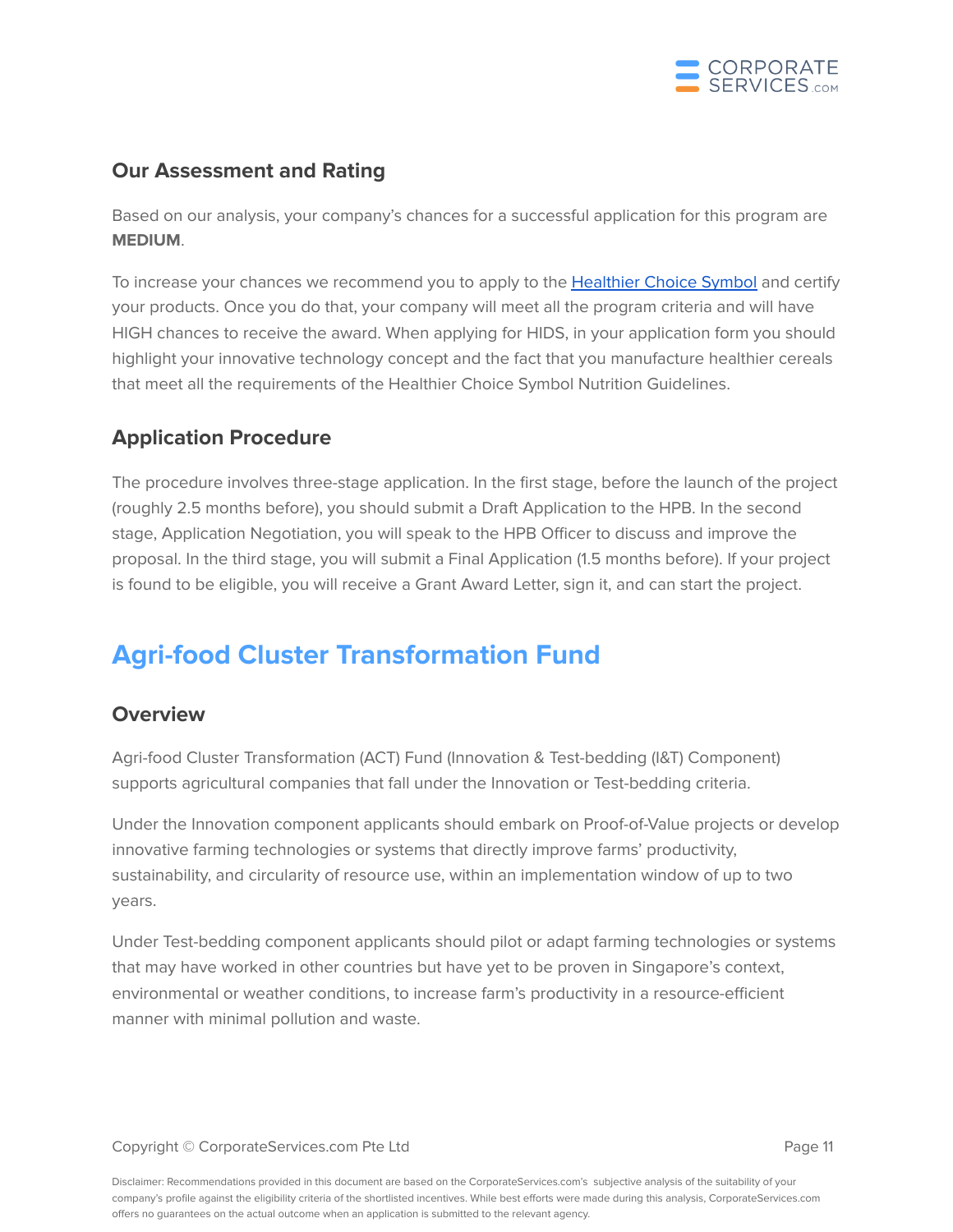

### <span id="page-12-0"></span>**Key Facts**

- 1. The total award amount available under this incentive per company is 70% of the qualifying costs capped at S\$1 million.
- 2. The incentive is awarded based on a two-stage application process.
- 3. The key requirements for this program are
	- a. Company engaged in agricultural business
	- b. Developing innovative farming technology
	- c. License issued by SFA
- 4. The application procedure usually takes 12 weeks.

### <span id="page-12-1"></span>**Who Runs the Program?**

<span id="page-12-2"></span>Singapore Food Agency (SFA)

### **Program Benefits**

Successful applicants will receive:

- 1. Funding support for development of innovative farming technology and systems (i.e. Innovation' Project):
	- a. Co-funding 70% of eligible expenses (up to S\$1 million) for Innovation Projects in primary production of leafy vegetables, food fish, hen eggs
	- b. Co-funding 50% of eligible expenses (up to S\$500,000) for projects in primary production of other food types

As you mentioned, your company produces unpolished rice, mixed rice, wholegrains, and wholemeal flour. Therefore now you fall under the second point.

### <span id="page-12-3"></span>**Eligibility Criteria**

An applicant should meet the following criteria:

● Be engaged in agricultural business.

Copyright © CorporateServices.com Pte Ltd **Page 12** and Page 12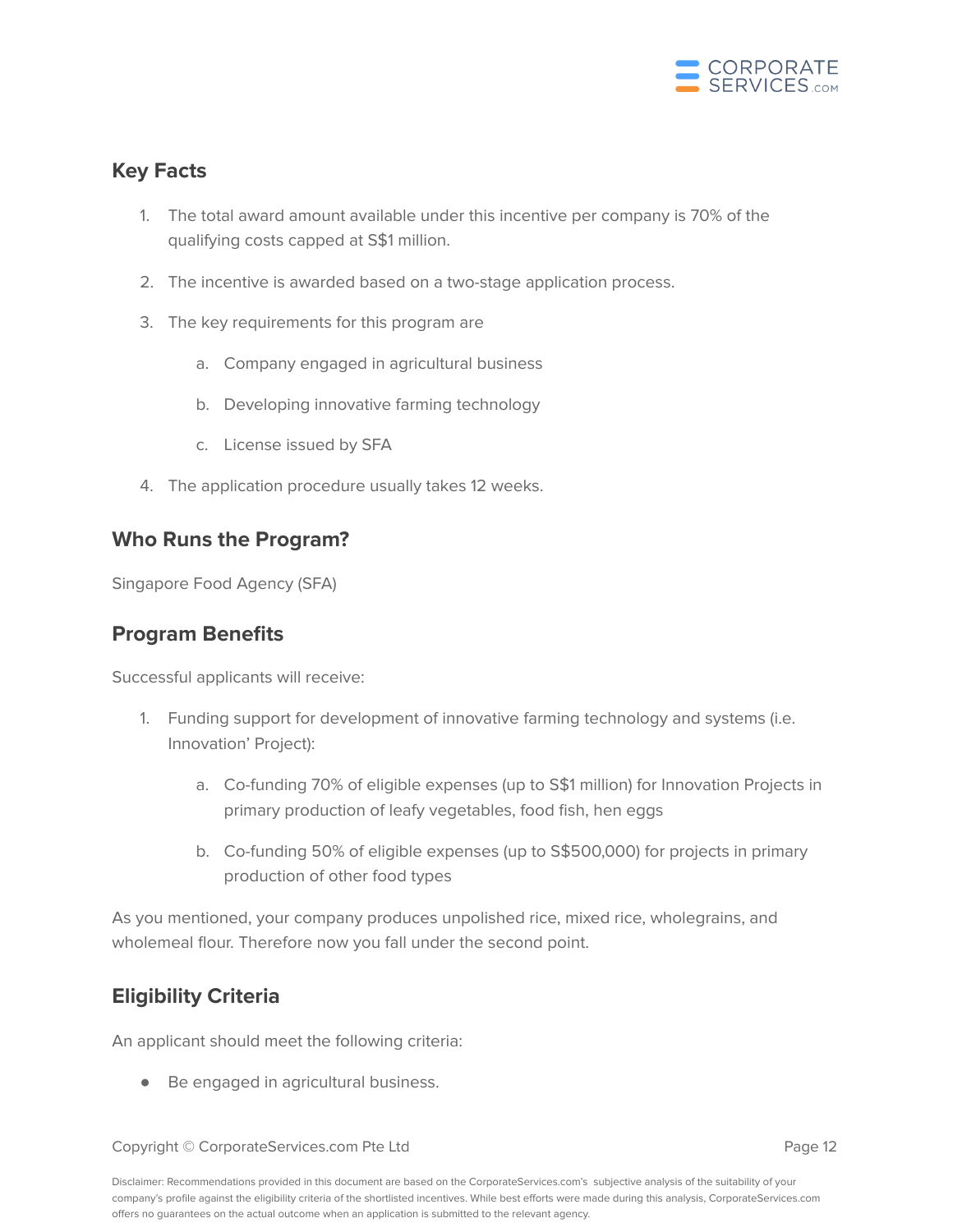

- Launch the project that falls under one of the following components:
	- Under the **Innovation component** applicants should embark on Proof-of-Value project or develop innovative farming technology or systems that directly improve farms' productivity, sustainability, and circularity of resource use, within an implementation window of up to two years.
	- Under **Test-bedding component** applicants should pilot or adapt farming technology or system that may have worked in other countries but have yet to be proven in Singapore's context, environmental or weather conditions, to increase farm productivity in a resource-efficient manner with minimal pollution and waste.
- Be a farm licensee of a Singapore-based farm with a valid license issued by SFA.
- For new farms, applicants must have obtained SFA's approval for the proposed farming activity at the farm site.
- Have a secured farm site for implementation of the proposed farming system.
- For existing farms, the applicant's farm should be free of unauthorized or illegal activities for the past 1 year from the time of application.
- Applicant and its related companies, if any, should have completed any on-going approved projects at the same farm site co-funded by SFA before application under the Innovation & Test-bedding component.
- Applicant and its related companies, should not have been awarded up to the maximum funding amount of S\$1 million under the Innovation & Test-bedding component during the 5-year availability of ACT Fund.

### **Our Assessment and Rating**

Based on our analysis, your company's chances for a successful application for this program are **HIGH**. Your company appears to meet all eligibility requirements for the Incentive.

In your application form you should highlight that the innovative farming technology developed by your company directly improves farms' productivity and sustainability. You must also ensure that you submit high quality product brochures and quotations for the cost of project items.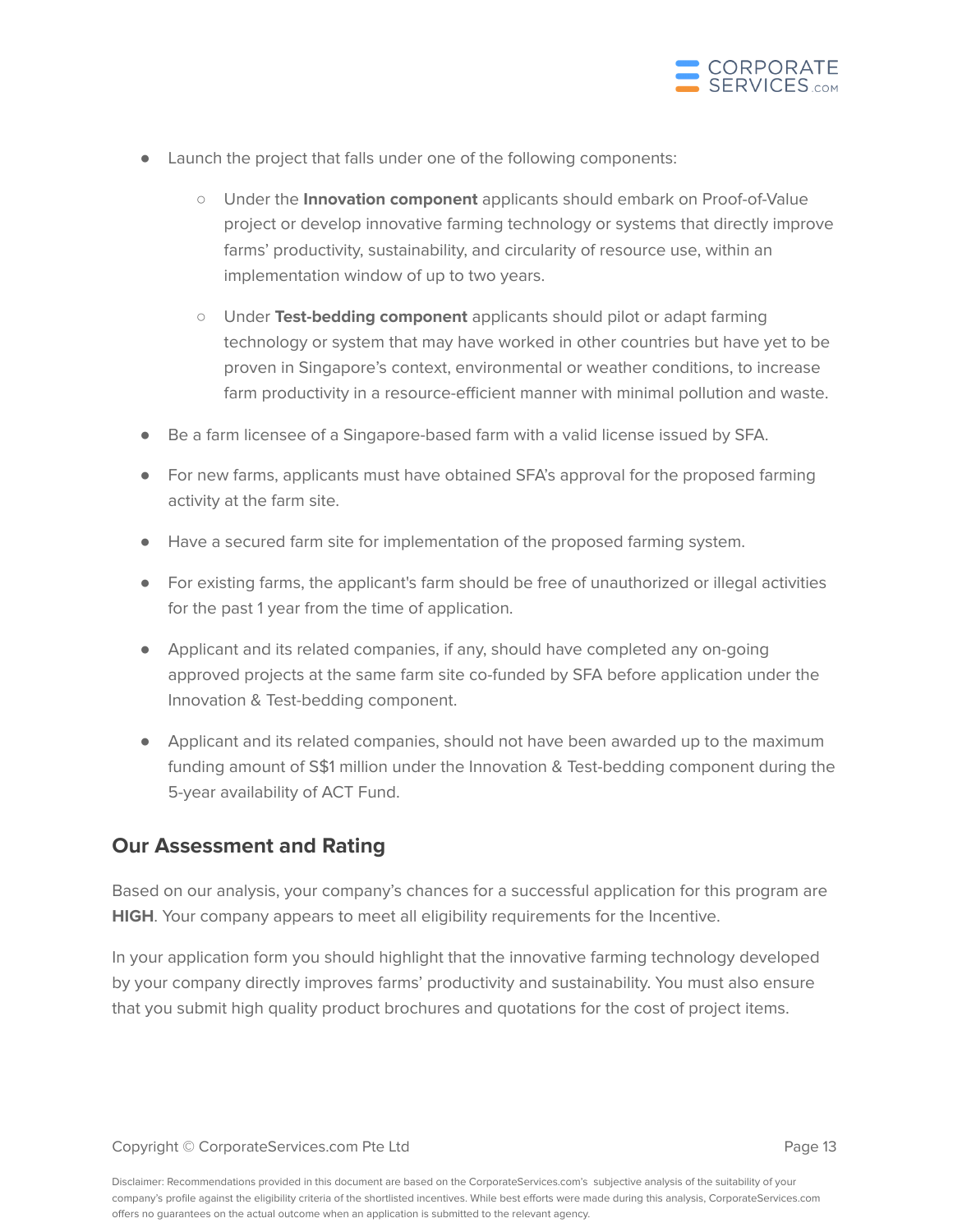

### <span id="page-14-0"></span>**Application Procedure**

The procedure involves one-stage application. You should file the relevant application form and submit the supporting documents. A complete application procedure will usually take eight to twelve weeks from the time you submit your project application. SFA may contact you for clarifications. If you are awarded the grant, your company will receive a Letter of Offer (LOF) indicating the conditions of support and the amount of grant awarded. You should acknowledge receipt and accept the LOF within the timeline indicated, otherwise the application would be considered invalid. Disbursements of funds are made on a reimbursement basis.

# <span id="page-14-1"></span>**Conclusion**

| Program                                       | <b>Probability</b> | <b>Recommendation</b>                                                                                                   |
|-----------------------------------------------|--------------------|-------------------------------------------------------------------------------------------------------------------------|
| Startup SG Tech                               | High               | Compare Startup SG Tech and Agri-food Cluster<br><b>Transformation Fund benefits</b>                                    |
|                                               |                    | Due to the reasons explained below, we<br>recommend applying for the latter grant                                       |
| Healthier Ingredient<br>Development<br>Scheme | Medium             | Apply to the <b>Healthier Choice Symbol</b> and certify<br>your products                                                |
|                                               |                    | Once you do that, your company will meet all the<br>program criteria and will have HIGH chances to<br>receive the award |
| Agri-food Cluster<br>Transformation           | High               | • Your company should definitely apply for this<br>program                                                              |
| Fund                                          |                    | Highlight that your farming technology directly<br>improves farms' productivity and sustainability                      |

The table below summarizes your eligibility for three programs.

### <span id="page-14-2"></span>**Next Steps**

- 1. For the Startup SG Tech Incentive and Agri-food Cluster Transformation Fund Incentive:
	- a. Both programs support the agritech solutions that improve farms' productivity like yours. But you can not apply for both incentives with the same solution at the same time. Therefore you should choose one grant only. We recommend you

Copyright © CorporateServices.com Pte Ltd **Page 14** Page 14